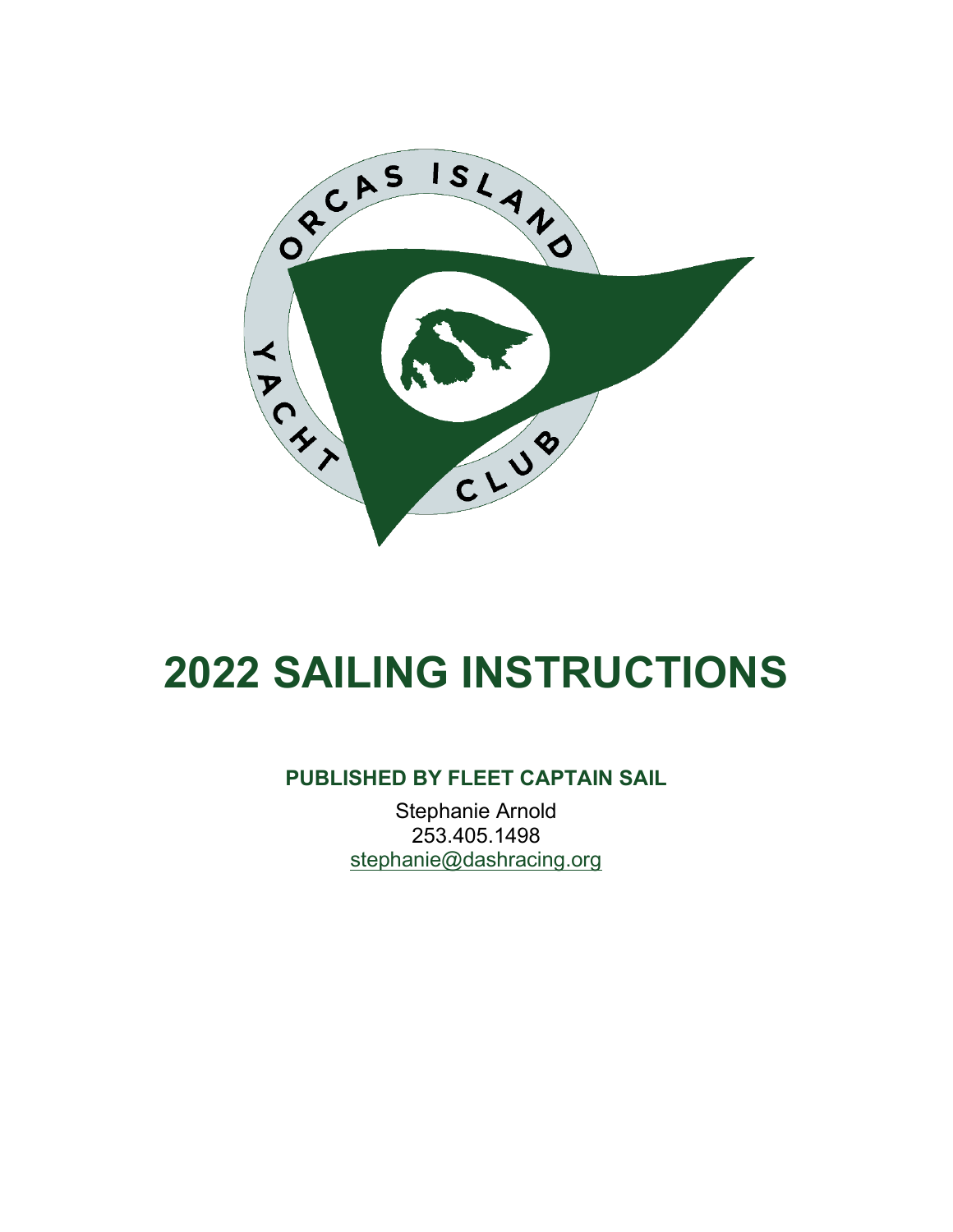# **RULES**

The current Racing Rules of Sailing [2021-2024,](http://www.sailing.org/documents/racingrules/) as published by World Sailing govern these races, as modified by these Sailing Instructions (SIs).

The race committee may provide unofficial communication, which is communication not governed by the rules, at any time by hail or over **VHF channel 68**. A request for redress may not be based on any aspect of unofficial communication, including content, timeliness, or failure to hear. This changes RRS [62.1\(a\).](https://www.racingrulesofsailing.org/rules?part_id=38)

## **DEFINITIONS**

Committee Boat = CB | Race Committee = RC | Fleet Captain Sail = FCS Performance Handicap Racing Fleet = PHRF

# **ELIGIBILITY AND REGISTRATION**

Club racing is open to any member of a recognized yacht club. A [registration](https://oiyc.org/Common/registration/2021SeasonReg.php) form and payment must be received in order to race and be scored. Visitors who meet the yacht club membership and insurance requirements, and who are invited by a registered OIYC member, may start and race without scoring.

Insurance in the amount of \$400,000 USD or equivalent must be carried by all racing yachts. Insurance must specifically cover racing and allow for "permissive use" if a skipper other than the owner is the person in charge.

# **CLUB RACING SCHEDULE**

Racing will run April through September:

- **April series** races will be unofficial "tune-up" racing on **Wednesday nights** with the first warning at **17:55:00** and the first start at **18:00:00**.
- **May-June series** races will be on **Wednesday nights** with the first warning at **17:55:00** and the first start at **18:00:00**. Racing may also be organized on Fridays at the same time during these months, though these races will not count towards Sailor of the Year.
- **July August series** races will be on **Friday nights** with the first warning at **17:55:00** and the first start at **18:00:00**. Racing may also be organized on Wednesdays at the same time during these months, though these races will not count towards Sailor of the Year.
- **September** races will be on **Sunday afternoons** with the first warning at **13:55:00** and the first start at **14:00:00**.

GPS time will be used whenever possible for starting times. Emerald Time [\(iOS\)](https://apps.apple.com/us/app/emerald-time/id290384375) and SailFreeGPS [\(Android](https://play.google.com/store/apps/details?id=com.frederic.sailfreegps) and [iOS\)](https://apps.apple.com/us/app/sailfreegps/id1552752200) also provide GPS time to the second.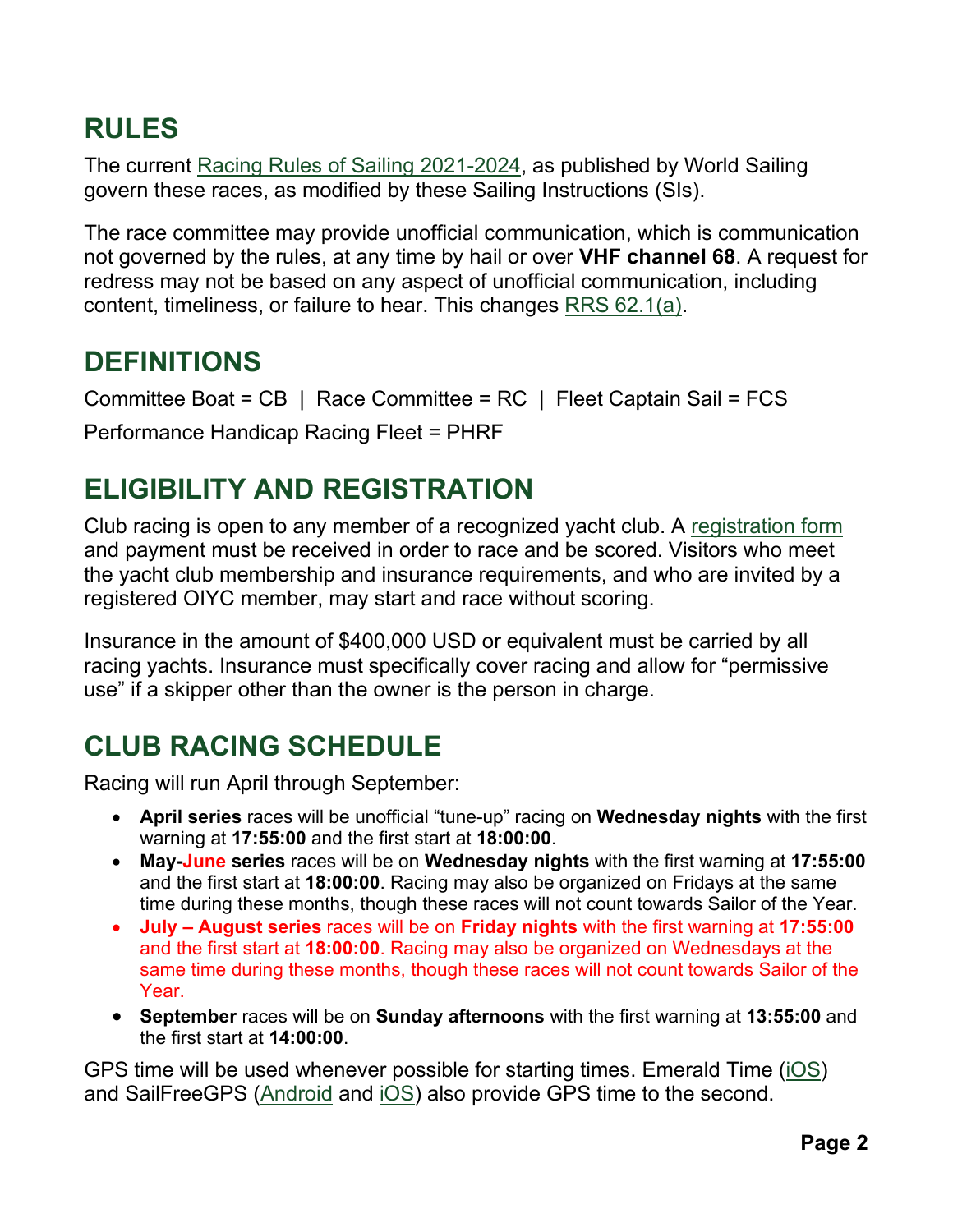# <span id="page-2-0"></span>**COURSES**

|                         | Flag                  | <b>Wind Conditions</b>                                         | <b>Course</b>         |
|-------------------------|-----------------------|----------------------------------------------------------------|-----------------------|
| $\overline{\mathbf{1}}$ |                       | <b>Strong SE</b>                                               | Start-SE-NE-NW-Finish |
| $\overline{2}$          | $\boldsymbol{\nabla}$ | Medium SE                                                      | Start-SE-NW-Finish    |
| 3                       |                       | Light SE                                                       | Start-SE-Finish       |
| $\overline{\mathbf{4}}$ |                       | Strong/medium SW                                               | Start-SW-NE-Finish    |
| 5                       |                       | Light SW                                                       | Start-SW-Finish       |
| $6\phantom{1}$          |                       | Strong/medium NW                                               | Start-NW-SE-Finish    |
| $\overline{7}$          |                       | Light NW                                                       | Start-NW-Finish       |
| --                      |                       | Custom course to be set by RC. Come within hail flag + VHF 68. |                       |

#### **Notes:**

- [Download a visual](https://oiyc.org/Sailing/race_book/race_book_2021/2021%20West%20Sound%20Race%20Courses.pdf) representation of the racing marks and course chart.
- RC will hail the course on **VHF channel 68**. All attempts to inform boats of the proper course will be made.
- No courses should be twice-around. Time permitting, a second race will be run.

# **PERMANENT MARK LOCATIONS**

| E. | E shore below West Sound Marina: N 48° 37.227' / W 122° 57.475' |
|----|-----------------------------------------------------------------|
|    | SE SE corner of West Sound: 48° 36.206' / W 122° 57.370'        |
|    | <b>SW</b> Double Island: N 48° 36.331' / W 122° 58.248'         |
|    | NW Massacre Bay: N 48° 37.549' / W 122° 58.615'                 |

## <span id="page-2-1"></span>**WEATHER AND WEBCAM**

Racers may use the OIYC [weather](https://www.rainwise.net/weather/OIYC) station and [webcam.](https://camstreamer.com/redirect/aef9d01e1e407fa/S-31009) The weather station provides current conditions and trend graphs. The webcam can be rewound to show prior conditions of up to 12 hours to help prepare for a race or replay later.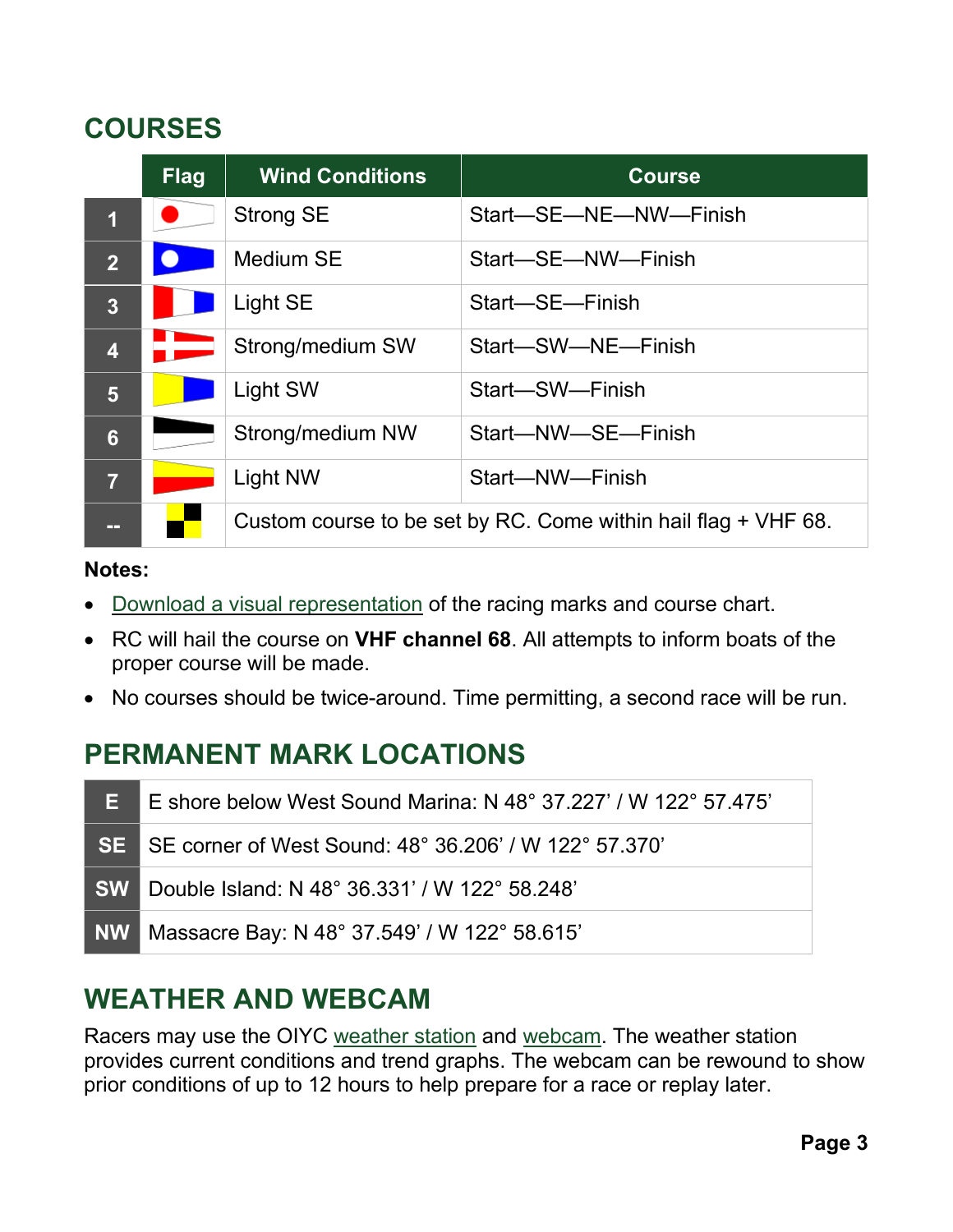# **STARTING SEQUENCE AND SOUNDS**

The starting sequence will follow [RRS](https://www.racingrulesofsailing.org/rules?part_id=46) Rule 26. An RC may omit any or all other visual and/or sound signals while conducting the start verbally on the designated VHF radio channel. This modifies RRS Rule 26. Note that a barging buoy may be used and is considered part of the CB. *No six-minute warning sound is required!* 

| <b>Flag</b>               | <b>Time</b>                                                                                                                                                                                                                                                                                                                           | <b>Flag</b>           | <b>Sound</b> |  |  |  |
|---------------------------|---------------------------------------------------------------------------------------------------------------------------------------------------------------------------------------------------------------------------------------------------------------------------------------------------------------------------------------|-----------------------|--------------|--|--|--|
|                           | 17:55:00                                                                                                                                                                                                                                                                                                                              | Class flag up         | 1 horn       |  |  |  |
|                           | 17:54:00                                                                                                                                                                                                                                                                                                                              | Preparatory flag up   | 1 horn       |  |  |  |
|                           | 17:59:00                                                                                                                                                                                                                                                                                                                              | Preparatory flag down | 1 horn       |  |  |  |
|                           | 18:00:00                                                                                                                                                                                                                                                                                                                              | Class flag down       | 1 horn       |  |  |  |
| <b>Post-start actions</b> |                                                                                                                                                                                                                                                                                                                                       |                       |              |  |  |  |
| No flag                   | All clear: RC announces "All Clear" verbally and/or by VHF<br>channel 68 if all boats were behind the starting line at the start.                                                                                                                                                                                                     |                       |              |  |  |  |
|                           | Individual recall: If a small number of boats<br>are over early, RC flies the X flag and sounds<br>one horn. It may announce over-early boats<br>1 horn<br>via VHF 68 as a courtesy. Flag is removed<br>once all boats have re-started correctly.                                                                                     |                       |              |  |  |  |
|                           | <b>General recall:</b> If too many boats are over<br>early to determine individual recalls, RC flies<br>first substitute flag and sounds two horns.<br>Once the fleet has returned, the first<br>substitute flag is lowered with one horn. One<br>minute later, begin a normal starting<br>sequence with class flag up with one horn. | 2 horns               |              |  |  |  |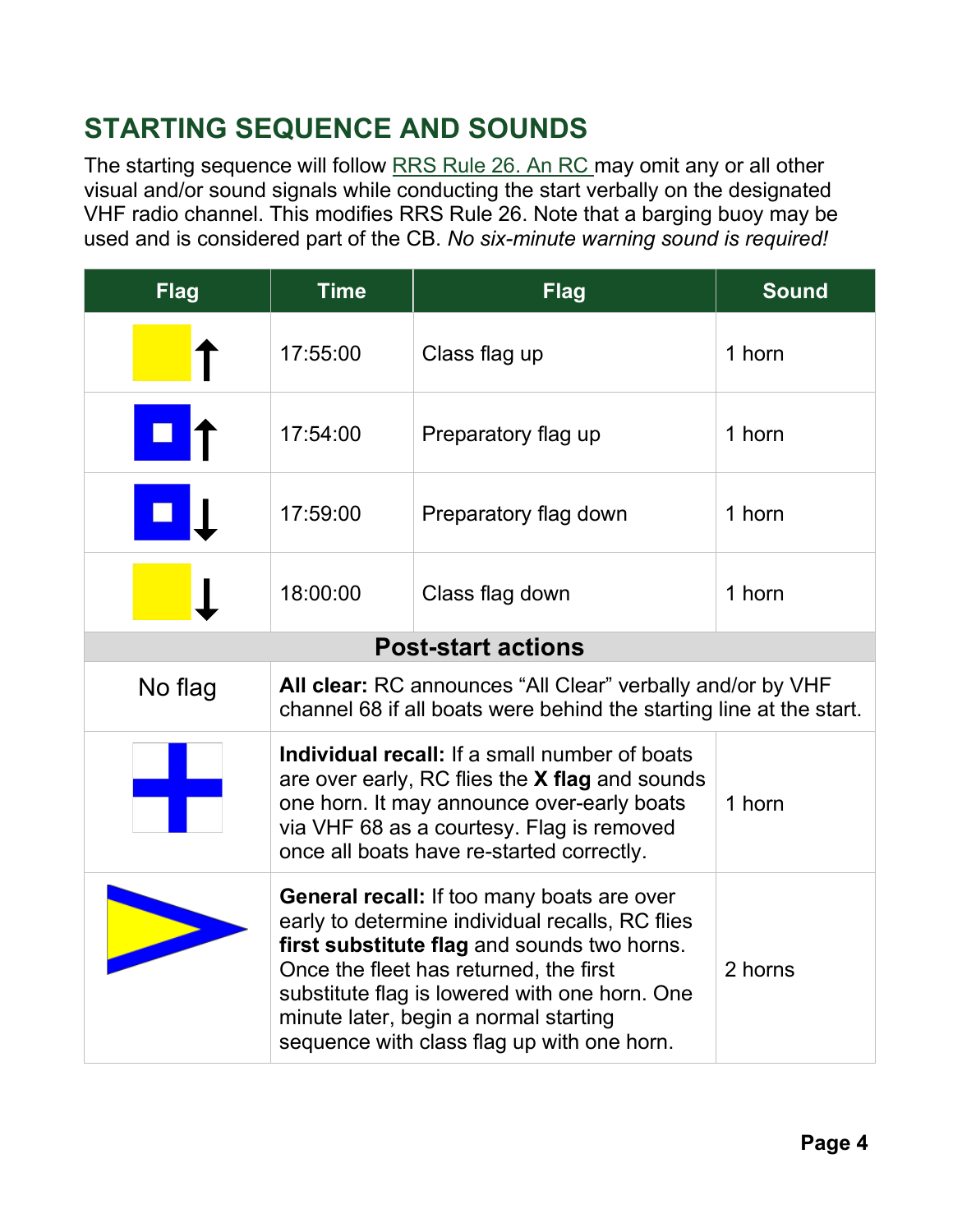# **RACE SCORING**

The time-on-time system of scoring races will be used for buoy racing. The number used in the denominator will be according to the US Sailing PHRF [guidelines:](https://www.ussailing.org/competition/offshore/phrf/)

- **600** for light wind. Boats are sailing at less than half of their hull speed, are slow around the course, or there are dead spots.
- **550** for moderate wind. Boats can get around the course without significant slow spots and there are no whitecaps.
- **480** for heavy air (whitecaps).

Any one-design classes with at least five club registrations and a PHRF class will start simultaneously but be scored separately. For overall scoring, current PHRF ratings will be used. Boats without a PHRF certificate may be issued a club rating.

Time-on-distance may be used for medium- or long-distance races.

#### **Series and throw outs**

Each series' results will be the total of all individual race results.

Each participant will throw out the worst score for each of five races in a series. For example, if there are 10 races, then two throw outs will be applied.

**Boats not registered will not be scored.** Visiting non-local boats may be excepted from this policy at the discretion of the scorer.

#### **Scoring when acting as RC**

Boats acting as RC will receive an average of their scores for the series for up to two races per series. The total series score will be rounded to the nearest full score at the end of the series.

#### **Results**

[Online results](https://oiyc.org/Sailing/oiyc_club_racing_results.php) will be posted in a timely fashion. Thank you to Justin Wolfe and Bob Brunius for volunteering to manage results.

#### **Sailor of the Year (SOTY)**

SOTY is a compilation of all series results and the results of the club's other events, except any unofficial racing (e.g., Friday nights). Sailors who receive the highest total for the year are scored on results with three points awarded for first, two points for second, and one point for third. The total of monthly series scores and scores for Winter Shaw, Opening Day, East Sound Spring Regatta, Round Orcas, and Benson Cup determines SOTY. The same sailor may sail different boats.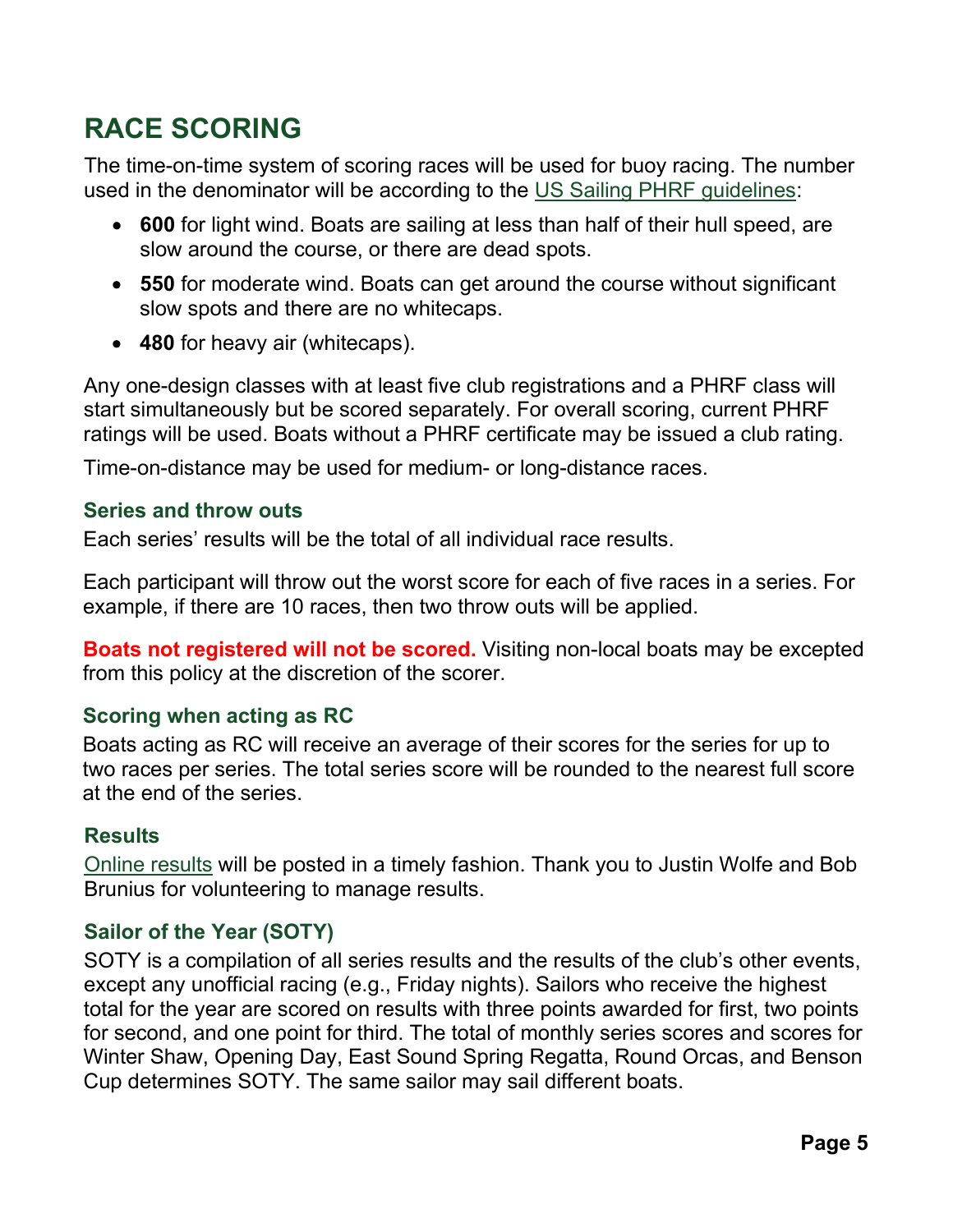# **RACE MANAGEMENT**

#### **RC responsibility**

Each race boat is expected to [volunteer](https://docs.google.com/spreadsheets/d/1bCDZ9BPSqUCJVO86_PQR34AeA2kbN6b2LZOkV5IfLCs/edit#gid=340319852) for at least one RC evening per season. A [schedule](https://docs.google.com/spreadsheets/d/1bCDZ9BPSqUCJVO86_PQR34AeA2kbN6b2LZOkV5IfLCs/edit#gid=340319852) is published for the season. The RC must:

- **Arrange for a CB.** This could be the race boat, a cruiser, or another boat.
- **Arrange for additional RC crew.** This could be his/her crew, another racer, or anyone else who wants to help manage the race. A minimum of two people total is recommended.
- **Confirm RC equipment.** Before race day, ensure all equipment is available per the checklist below.
- Optionally, consider making a chase boat available for temporary marks.

#### **Committee Boat (CB) responsibility**

The CB skipper's responsibility is to transport the RC and manage the vessel per the direction of the RC. The CB should be on station with a starting line set up no later than 30 minutes before the scheduled start time.

The CB should carry at least one VHF radio and gear appropriate for anchoring in West Sound in 40-80' of water. An orange start line flag, ideally on a pole, needs to be secured on the vessel in a place convenient for the RC to sight the starting line.

#### **Race Committee**

The RC is responsible for running the race, including working with the CB to set a start line perpendicular to the wind, starting the race, and capturing results.

The RC is responsible for delivering all equipment to the CB. The following equipment is stored in the West Sound Marina building in the end room closest to the Kenmore Air dock (next to Rainshadow Solar).

- **Flags.** AP, race committee, starting line, class, preparatory, individual recall, and first substitute flags are included. These are in a black ski bag.
- **Horns.** Two horns are provided. Notify FCS if replacement canisters are needed.
- **Stopwatch.** Ideally, use a GPS or cell phone time app (i.e. Emerald Time on [iOS](https://apps.apple.com/us/app/emerald-time/id290384375) or SailFreeGPS on [Android](https://play.google.com/store/apps/details?id=com.frederic.sailfreegps) or [iOS\)](https://apps.apple.com/us/app/sailfreegps/id1552752200) that provides NTP-based time to the second. Alternatively, use the provided stopwatch to record elapsed time.
- **Start mark.** The starting pin is a man overboard pole with a flag, plus a bucket with a small mushroom anchor and rode.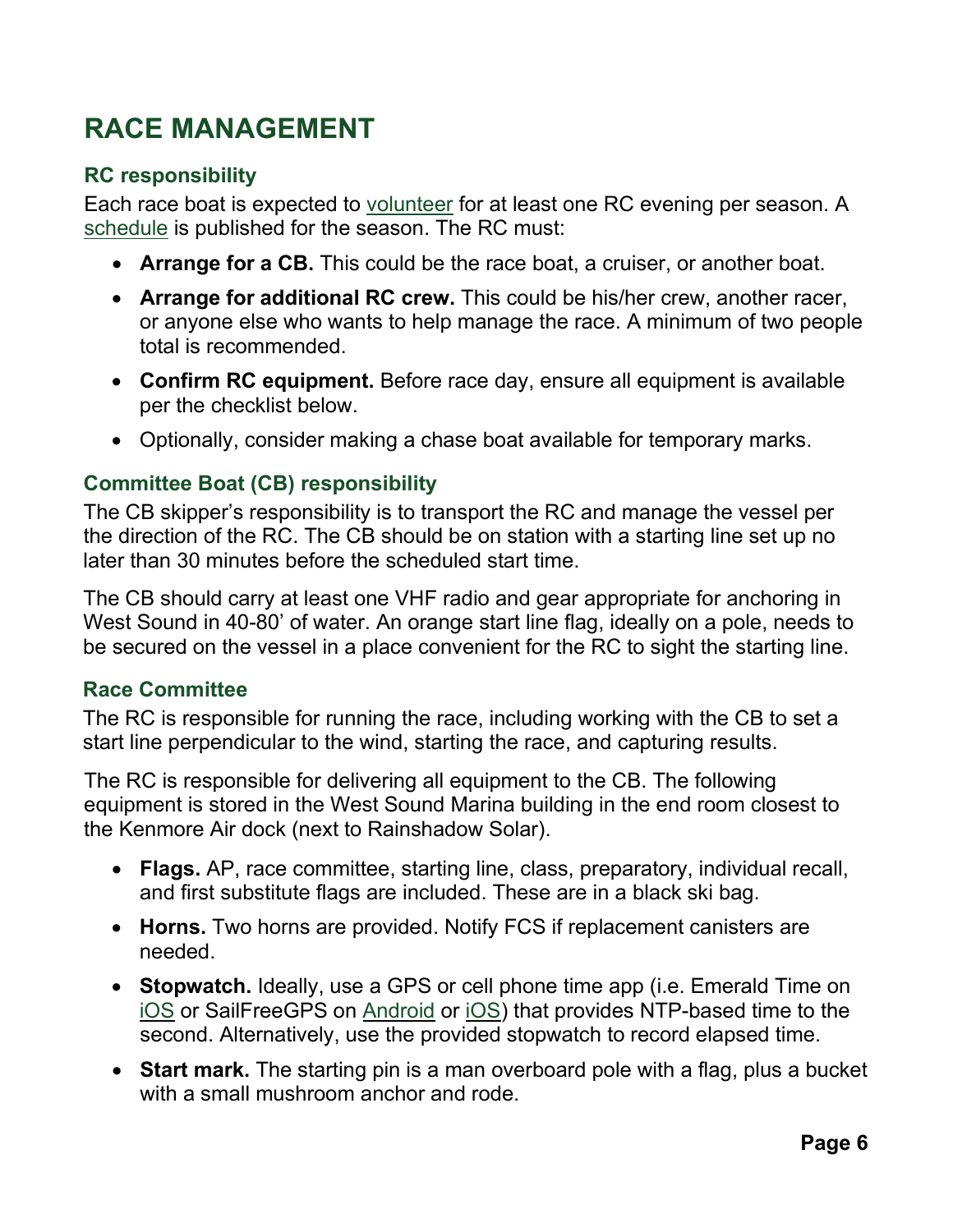- **Recording supplies.** A clipboard with results forms and a pen is available.
- **Barging buoy.** This buoy may optionally be attached to the port aft corner of the CB to discourage starting too close to the CB. It is recommended to use this when a non-racer's boat is the CB.

Once on station with a start line set, the RC should display the following flags:



The **RC flag** indicates the race committee vessel. It may be flown anywhere on the CB.



The **starting line flag** should be displayed on the CB once on station. The starting line is between this flag and the pin, so ensure good visibility.



Optionally, the **postponement flag** should be flown (with two horn signals) if the warning signal will be after the scheduled start. This may be due to wind being too light or heavy or at the discretion of the RC for late arriving boats. When removing this flag, sound one horn and begin the starting sequence one minute later.

Select a course as described in the [Courses](#page-2-0) section of this document. Courses should ideally run approximately 30 minutes to allow two races in an evening.

After choosing a course, broadcast the course on VHF channel 68. Ensure that each participant clearly understands the course.

On the clipboard, record the participating boats, the course chosen, and the wind and sea conditions.

**Start the race on time!** Follow the starting procedure as described in [RRS](https://www.racingrulesofsailing.org/rules?part_id=46) Rule 26 and the Starting [Sequence](#page-2-1) and Sounds section of this document.

Take pictures if possible! Share with Justin when submitting results.

Record results on the clipboard. Take a picture of the results and either text to Justin Wolfe at 360.627.0573 or email to [justwolfe@gmail.com.](mailto:justwolfe@gmail.com) When Justin is away, text to Bob Brunius at 360.317.5737 or email [rbrunius@gmail.com.](mailto:rbrunius@gmail.com)

Time permitting, start a second race. Do not start a second race if after 7 PM during the summer series or 3 PM during September.